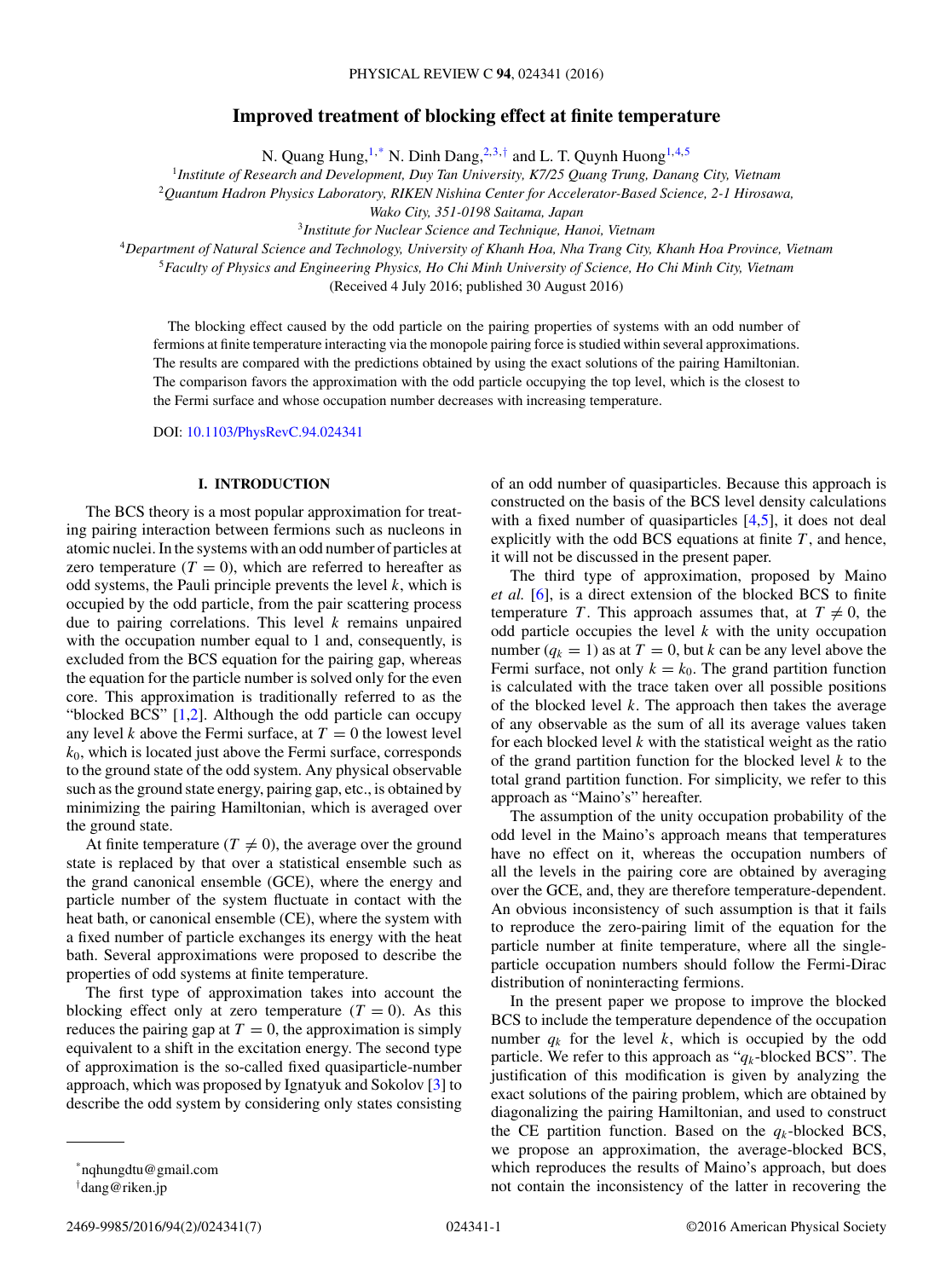<span id="page-1-0"></span>zero-temperature limit (to be explained in the paper). Moreover, by comparing with the exact solutions of the pairing problem, we will demonstrate that the  $q_{k_0}$ -blocked BCS with  $k = k_0$  is the most appropriate approximation for the description of the pairing properties of odd systems at finite temperature. An extension of the  $q_{k0}$ -blocked BCS, which takes into account the quasiparticle number fluctuation (QNF), is also carried out. This extension is based on the approach called FTBCS1 [\[7\]](#page-6-0) for even systems, where the QNF smoothes out the sharp phase transition between the superfluid phase to the normal one at the critical temperature  $T_c \simeq 0.57 \Delta(0)$  with  $\Delta(0)$  being the pairing gap at  $T = 0$ .

The paper is organized as follows. The  $q_k$ -blocked BCS and average-blocked BCS are presented in Sec. II, where the Maino's approximation and exact solutions of the pairing problem, which are extended to  $T \neq 0$ , are also summarized. The results of numerical calculations are analyzed in Sec. [III.](#page-3-0) The paper is summarized in the last section, where conclusions are drawn.

### **II. FORMALISM**

## **A. Pairing Hamiltonian and the finite-temperature BCS equations for even nuclei**

We employ the standard pairing Hamiltonian of a system, which consists of  $N$  particles interacting via a monopole pairing force with the constant parameter G, namely,

$$
\hat{H} = \sum_{k} \epsilon_{k} (a_{+k}^{\dagger} a_{+k} + a_{-k}^{\dagger} a_{-k}) - G \sum_{kk'} a_{k}^{\dagger} a_{-k}^{\dagger} a_{-k'} a_{k'} \quad (1)
$$

with  $a_{\pm k}^{\dagger}(a_{\pm k})$  being the creation (annihilation) operators of a particle (neutron or proton) with angular momentum  $k$ , projection  $\pm m_k$ , and energy  $\epsilon_k$ . This means this level k is doubly degenerate, that is, it can be occupied at most by two particles in the states  $|k,m_k\rangle$  and  $|k,-m_k\rangle$  with the same energy  $\epsilon_k$ . The particle-number operator  $\hat{N}$  is given as

$$
\hat{N} = \sum_{k} (a_{+k}^{\dagger} a_{+k} + a_{-k}^{\dagger} a_{-k}).
$$
\n(2)

After the Bogoliubov transformation from the particle operators,  $a_k^{\dagger}$  and  $a_k$ , to the quasiparticle ones,  $\alpha_k^{\dagger}$  and  $\alpha_k$ ,

$$
a_k^{\dagger} = u_k \alpha_k^{\dagger} + v_k \alpha_{-k}, \quad a_{-k} = u_k \alpha_{-k} - v_k \alpha_k^{\dagger}, \tag{3}
$$

the Hamiltonian (1) is transformed into the quasiparticle one  $H$ , whose explicit form is given, e.g., in Ref. [\[7\]](#page-6-0).

By applying the Bogoliubov transformation and the average in the GCE to the operator  $(2)$ , one obtains the average particle number  $N$  in the even system as

$$
N \equiv \langle \hat{N} \rangle = 2 \sum_{k} \left[ n_{k} u_{k}^{2} + (1 - n_{k}) v_{k}^{2} \right], \tag{4}
$$

where  $\langle \hat{O} \rangle$  denotes the GCE average

$$
\langle \hat{\mathcal{O}} \rangle = \frac{\text{Tr}[\hat{\mathcal{O}}e^{-\beta(\hat{H}-\lambda \hat{N})}]}{\text{Tr}[e^{-\beta(\hat{H}-\lambda \hat{N})}]}, \quad \beta = \frac{1}{T},
$$
 (5)

N is an even number, and  $n_k$  is the quasiparticle occupation number

$$
n_k = \frac{1}{e^{\beta E_k} + 1} \tag{6}
$$

with the chemical potential  $\lambda$  and the quasiparticle energy

$$
E_k = \sqrt{(\epsilon_k - \lambda)^2 + \Delta^2},\tag{7}
$$

where the self-energy correction term  $-Gv_k^2$  is neglected in  $\epsilon_k - \lambda$  for simplicity, because it has only a small effect at very low temperature in the present model (see Figs. 2 in Refs. [\[8,9\]](#page-6-0) and discussions therein). This does not affect the temperature dependence of all thermodynamic quantities considered in the present paper. In the realistic calculations, the single-particle energies deduced from the experimental data are often used, including this self-energy correction term.

The pairing gap  $\Delta$  is found by minimizing the average value  $\langle \hat{H} - \lambda \hat{N} \rangle$ , resulting in the BCS gap equation

$$
\Delta = G \sum_{k} (1 - 2n_k) u_k v_k. \tag{8}
$$

The coefficients  $u_k$  and  $v_k$  are expressed in terms of the chemical potential, the pairing gap  $\Delta$ , and the single-particle energy  $\epsilon_k$  as

$$
u_k = \sqrt{\frac{1}{2} \left( 1 + \frac{\epsilon_k - \lambda}{E_k} \right)}, \quad v_k = \sqrt{\frac{1}{2} \left( 1 - \frac{\epsilon_k - \lambda}{E_k} \right)}. \tag{9}
$$

The set of two equations  $(4)$  and  $(8)$  forms the so-called finite-temperature BCS (FT-BCS) equations to determine the chemical potential  $\lambda$  and the pairing gap  $\Delta$  for a system with even particle number  $N$  interacting via the pairing force with parameter  $G$  at a given temperature  $T$ .

The thermodynamic quantities such as the total energy  $E$ , the heat capacity  $C$ , and the quasiparticle entropy  $S$  are calculated in the standard way as

$$
E(T) \equiv \langle \hat{H} \rangle = \sum_{k} \epsilon_k \left[ u_k^2 n_k + (1 - n_k) v_k^2 \right], \quad C = \frac{dE}{dT}, \quad (10)
$$

$$
S = -2\sum_{k} [n_k \ln n_k + (1 - n_k) \ln(1 - n_k)].
$$
 (11)

The excitation energy  $E^*$  is given as the difference between  $E(T)$  and its ground state value  $E(0)$ , namely,

$$
E^*(T) = E(T) - E(0).
$$
 (12)

### **B. Maino's approach**

In the odd system, where the odd particle occupies the level k, this level is blocked from pair scattering and excluded from the FT-BCS equations  $(4)$  and  $(8)$ . Assuming the unity occupation number  $q_k = 1$  of the odd level k as that at  $T =$ 0, the blocked-BCS equations at finite  $T$  are written in the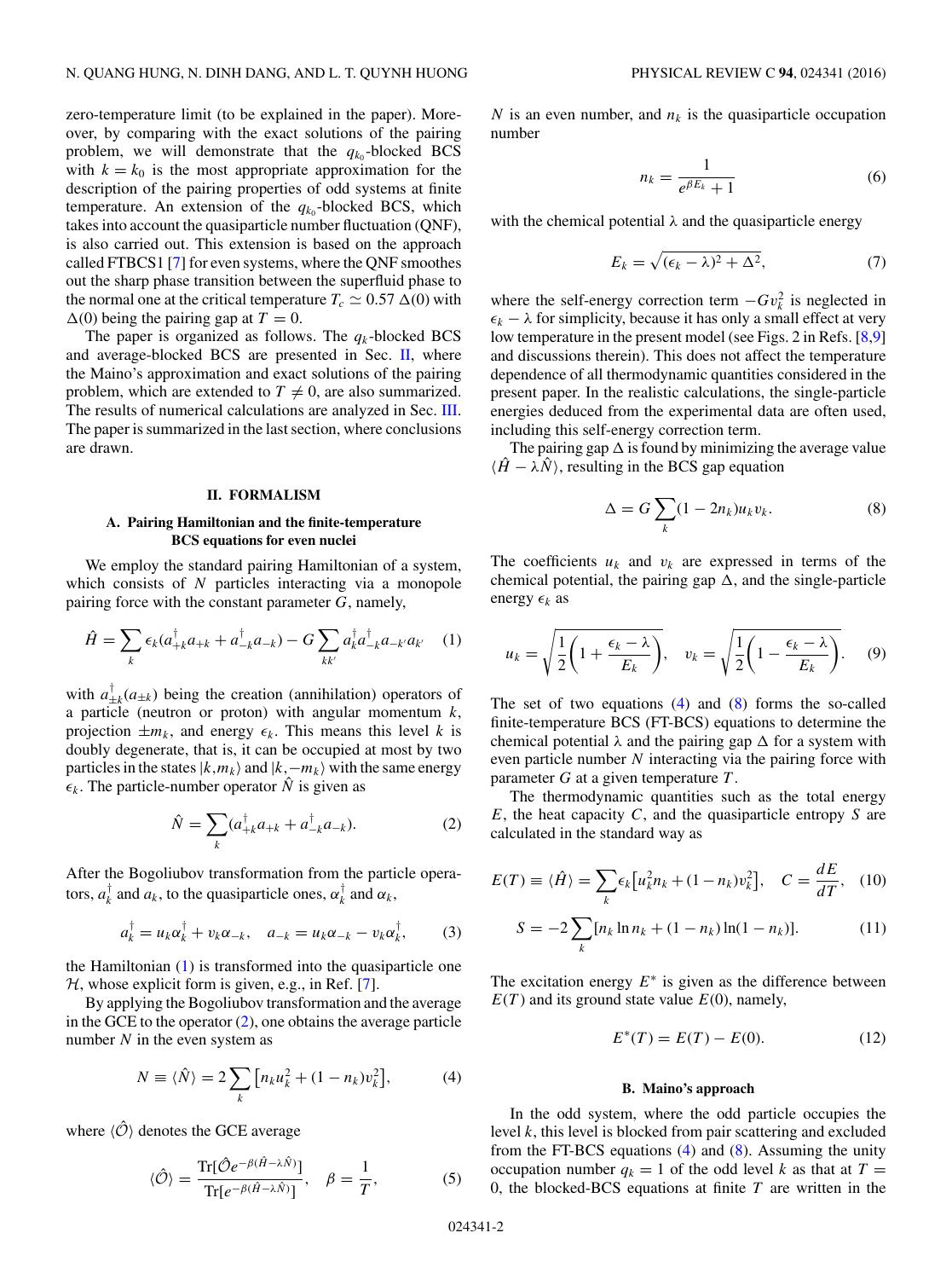<span id="page-2-0"></span>Maino's approach as

$$
\Delta^{(k)} = G \sum_{k' \neq k} (1 - 2n_{k'}) u_{k'} v_{k'}, \tag{13}
$$

$$
N^{(k)} = 1 + 2 \sum_{k' \neq k} \left[ n_{k'} u_{k'}^2 + (1 - n_{k'}) v_{k'}^2 \right],\tag{14}
$$

where the total particle number  $N$  of the system is an odd number. The superscript  $(k)$  denotes the level k that is occupied by the odd particle and excluded from the pairing even core.

To calculate the thermodynamic quantities, it is further assumed that  $k$  can be any level above the chemical potential λ, and the grand partition function Z(β,λ) is constructed as a sum of all partition functions  $Z^{(k)}$  of the systems with the blocked level  $k$ , namely,

$$
Z(\beta,\lambda) = \text{Tr}\left\{e^{-\beta[\hat{H}^{(k)} - \lambda \hat{N}^{(k)}]}\right\} = \sum_{k} Z^{(k)}(\beta,\lambda). \tag{15}
$$

In Eq. (15)  $\hat{H}^{(k)}$  is the Hamiltonian of the odd-particle-number system, where the level  $k$  is occupied by the odd particle:

$$
\hat{H}^{(k)} = \epsilon_k (a_{+k}^{\dagger} a_{+k} + a_{-k}^{\dagger} a_{-k}) + \hat{H}',
$$
\n
$$
\hat{H}' = \sum_{k' \neq k} \epsilon_{k'} (a_{+k'}^{\dagger} a_{+k'} + a_{-k'}^{\dagger} a_{-k'})
$$
\n
$$
-G \sum_{k',k'' \neq k} a_{k'}^{\dagger} a_{-k''}^{\dagger} a_{-k''} a_{k''}.
$$
\n(16)

The average value  $\langle \hat{O}^{(k)} \rangle$  of an operator  $\hat{O}^{(k)}$  over all possible configurations of the system is given by

$$
\langle \hat{\mathcal{O}}^{(k)} \rangle = \sum_{k} R^{(k)} \mathcal{O}^{(k)}, \quad R^{(k)} = \frac{Z^{(k)}}{Z}.
$$
 (17)

The total energy, heat capacity, and quasiparticle entropy are then calculated as

$$
E^{\text{Maino}} = \sum_{k} R^{(k)} (\epsilon_k + \langle \hat{H}' \rangle), \quad C^{\text{Maino}} = \frac{d E_{\text{Maino}}}{dT}, \quad (18)
$$

$$
S^{\text{Maino}} = \sum_{k} R^{(k)} S^{(k)},
$$
  
\n
$$
S^{(k)} = -2 \sum_{k' \neq k} [n_{k'} \ln n_{k'} + (1 - n_{k'}) \ln(1 - n_{k'})].
$$
 (19)

To restore the zero-temperature limit where  $k = k_0$ , which is the first level above the ground-state chemical potential  $\lambda(T=0)$ , the following requirement is imposed within the Maino's approach:

$$
\lim_{\beta \to \infty} R^{(k)} = \delta_{kk_0}.
$$
\n(20)

#### **C.** *qk***-blocked BCS and average-blocked BCS**

An obvious shortcoming of the assumption  $q_k = 1$  in the blocked-BCS Eq. (14) is that it fails to reproduce the zeropairing limit at  $\overline{T} \neq 0$ , that is,

$$
N = \sum_{k'} (2 - \delta_{k'k}) f_{k'},
$$
 (21)

where  $f_{k'}$  is the single-particle occupation number

$$
f_{k'} = \frac{1}{e^{\beta(\epsilon_{k'} - \lambda)} + 1}.
$$
 (22)

Instead of this, the zero-pairing limit of Eq. (14) is  $N = 1 +$  $2\sum_{k'\neq k} f_{k'}$ .

The second shortcoming of the Maino's approach is that the imposed requirement  $(20)$  for the zero-temperature limit causes a jump between the average pairing gap as well as the total energy, obtained at  $T = 0$ , and their corresponding values at finite T because at  $T = 0$  the average gap (total energy) is equal to that, obtained from Eq. (13) for  $k = k_0$ , whereas at  $T \neq 0$  it is defined as the weighted sum over all the gaps (total energies), obtained from the same equation but with different  $k$ . There is no smooth transition between the two average gaps (total energies).

To remove these shortcomings, we propose to derive the equation for the odd particle number as follows. From Eq. [\(4\)](#page-1-0) for the even particle number, it is clear that the equation for the odd particle number with the odd particle occupying the level  $k$  can be written as

$$
N^{(k)} = \sum_{k'} (2 - \delta_{k'k}) [n_{k'} u_{k'}^2 + (1 - n_{k'}) v_{k'}^2]
$$
  
=  $q_k + 2 \sum_{k' \neq k} [n_{k'} u_{k'}^2 + (1 - n_{k'}) v_{k'}^2],$  (23)

where

$$
q_k = n_k u_k^2 + (1 - n_k) v_k^2 = 1 - n'_k, \quad n'_k = \frac{1}{e^{\beta |\epsilon_k - \lambda|} + 1},
$$
\n(24)

because, for the unpaired particle on level k, one has  $u_k = 0$ ,  $v_k = 1$ , and  $n_k = n'_k$  as the pairing gap  $\Delta = 0$ . In the zeropairing limit,  $q_k = f_k$  and the sum at the right-hand side of Eq. (23) reduces to  $2\sum_{k'\neq k} f_{k'}$ . Hence one recovers Eq. (21) for N noninteracting single particles. By neglecting  $n'_k$ , one obtains  $q_k = 1$ , and recovers from Eq. (23) the particle-number equation  $(14)$  in the Maino's approach. We refer to Eqs.  $(13)$ and  $(23)$  as the " $q_k$ -blocked BCS".

Assuming  $k = k_0$  in Eq. (23), it follows that any other level  $k \neq k_0$  in the system has the probability  $1 - q_{k_0}$  to be occupied by the odd particle. The average of any observable  $\hat{\mathcal{O}}^{(k_0)}$  is then calculated as

$$
\langle \hat{\mathcal{O}}^{(k_0)} \rangle = \frac{1}{\mathcal{N}} \left[ q_{k_0} \mathcal{O}^{(k_0)} + (1 - q_{k_0}) \sum_{k \neq k_0} \mathcal{O}^{(k)} \right],
$$
  

$$
\mathcal{N} = q_{k_0} + (\Omega - 1)(1 - q_{k_0})
$$
(25)

with  $\Omega$  being the total number of levels in the system. In the zero-temperature limit,  $q_{k_0} = 1$  and the average (25) smoothly reduces to its ground-state value without imposing any special requirement at  $T = 0$ . We refer to this approach, which calculates all the thermodynamic quantities by using the average (25) based on the  $q_k$ -blocked-BCS Eqs. (13) and (23), as the "average-blocked BCS".

It is now well established that, in finite systems such as nuclei, thermal fluctuations smooth out the sharp phase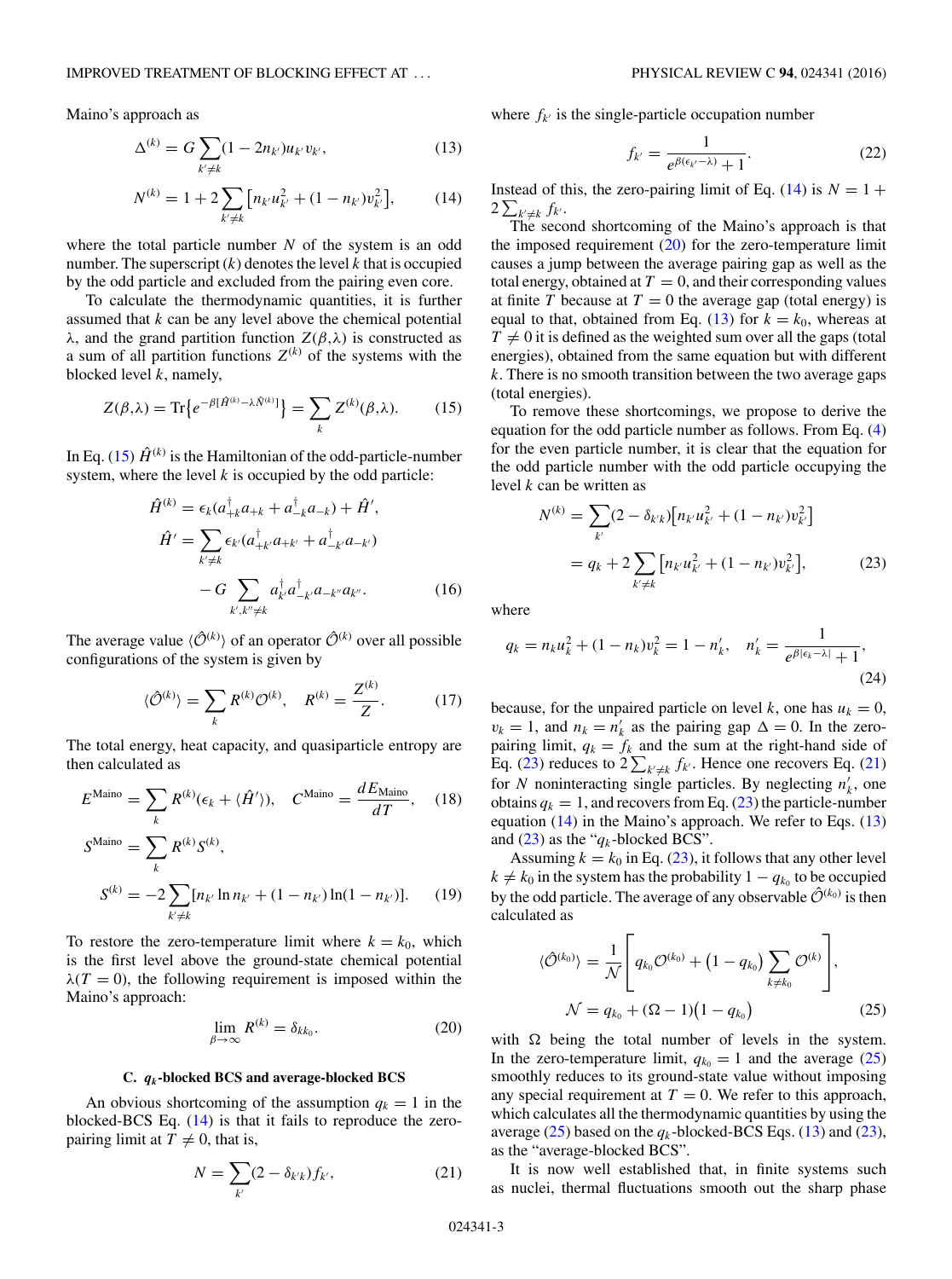<span id="page-3-0"></span>transition from the superfluid phase to the normal one [\[10–12\]](#page-6-0). It has been demonstrated in Refs.  $[7,11]$ , by taking into account the effect owing to the QNF, which is neglected in the standard FTBCS, that the pairing gap does not collapse at  $T_c$ , but monotonically decreases with increasing  $T$ . In the present paper, we also include the effect of the QNF within the FTBCS1 [\[7\]](#page-6-0), whose result is the gap equation

$$
\Delta_{k'}^{(k)}
$$
\n
$$
= G \left[ \sum_{k'' \neq k} (1 - 2n_{k''}) u_{k''} v_{k''} + 2(1 - \delta_{kk'}) \frac{n_{k'} (1 - n_{k'})}{1 - 2n_{k'}} u_{k'} v_{k'} \right],
$$
\n(26)

from which one obtains the level-independent gap  $\bar{\Delta}^{(k)}$  for the odd system with the odd particle occupying the level  $k$ . This level-independent gap is obtained by averaging the gaps (26) over all the levels  $k' \neq k$ , namely,

$$
\bar{\Delta}^{(k)} = \frac{1}{\Omega - 1} \sum_{k' \neq k} \Delta_{k'}^{(k)}.
$$
 (27)

The last term on the right-hand side of Eq.  $(26)$  contains the QNF  $\delta \mathcal{N}_{k'}^2 \equiv n_{k'}(1 - n'_{k})$ . We refer to this approximation based on Eq. [\(23\)](#page-2-0) and (27) as the  $q_k$ -blocked BCS1.

## **D. Finite-temperature extension of exact solutions for odd systems**

The exact solutions of the pairing Hamiltonian [\(1\)](#page-1-0) were first obtained by Richardson in 1963 by solving the Richardson's nonlinear equation for each total seniority quantum number S, which is the number of unpaired particles in the system [\[13\]](#page-6-0). Fifteen years ago, a method based on SU(2) algebra of the angular momentum, which diagonalizes directly the Hamiltonian [\(1\)](#page-1-0) instead of solving the Richardson's equations, was proposed in Ref. [\[14\]](#page-6-0). This method allows us to find simultaneously all the exact eigenvalues  $\mathcal{E}_S^{(ex)}$  and exact occupation numbers  $f_k^S$  with the total seniority  $S = 0, 2, \dots, \Omega$  for even systems. For the odd systems, since the odd particle does not participate in the pairing correlation, it is separated from the off-diagonal matrix elements of the pairing Hamiltonian, which describe the pair transfer (see Eq. (9) of Ref. [\[14\]](#page-6-0), for example). This separation is called the blocking effect caused by the odd particle in the exact pairing method. As the result, the exact ground state of the odd system corresponds to  $S = 1$ , whereas the excited states correspond to  $S = 3, 5, \ldots, \Omega$ . The exact ground-state energy is obtained when the odd particle occupies the highest level, which is located just above the Fermi surface, that is the level  $k = k_0$ . The extension of the exact solutions to finite-temperature is often carried out by using the CE, whose partition function is constructed based on the exact eigenvalues  $\mathcal{E}_S^{(ex)}$  in the form  $[15]$ 

$$
Z^{(ex)} = \sum_{S} d_{S} e^{-\mathcal{E}_{S}^{(ex)}/T},
$$
\n(28)

where  $d_S = 2^S$  is the degeneracy. Knowing the partition function, one can easily obtain all the exact thermodynamic quantities of the system such as the total energy  $E^{(ex)}$ , entropy

 $S^{(ex)}$ , and heat capacity  $C^{(ex)}$ , namely,

$$
E^{(ex)} = \frac{T^2}{Z^{(ex)}} \frac{\partial \ln Z^{(ex)}}{\partial T}, \quad S^{(ex)} = \beta E^{(ex)} + \ln Z^{(ex)},
$$
  

$$
C^{(ex)} = \frac{\partial E^{(ex)}}{\partial T}.
$$
 (29)

The exact temperature-dependent occupation numbers  $f_k^{(ex)}$ are obtained by averaging the exact state-dependent occupation numbers  $f_k^{(S)}$  over the CE, namely,

$$
f_k^{(ex)} = \frac{1}{Z^{(ex)}} \sum_{S} d_S f_k^{(S)} e^{-\mathcal{E}_S^{(ex)}/T}.
$$
 (30)

Based on the exact total energy  $E^{(ex)}$  and occupation numbers  $f_k^{(ex)}$ , one can compute the exact pairing gap from the relation of the mean-field (BCS) gap as  $[15]$ 

$$
\Delta^{(ex)} = \sqrt{-G \left\{ E^{(ex)} - 2 \sum_{k} \epsilon_k f_k^{(ex)} + G \sum_{k} \left[ f_k^{(ex)} \right]^2 \right\}}.
$$
\n(31)

### **III. ANALYSIS OF NUMERICAL RESULTS**

For the clarity of comparison between the Maino's and our approaches, we employed the schematic model, which consists of N particles (N is odd) occupying  $\Omega$  doubly folded levels  $(N \leq \Omega)$  and interacting via a pairing force with the strength parameter G. Various values of N,  $\Omega$ , and G are tested by using equidistant and nonequidistant levels. In the discussion below we will analyze the most representative cases, namely with  $N = 9$ ,  $G = 0.6$  MeV,  $\Omega = 10$ , 14, and 20, with the level distant equal to 1 MeV, that is, with the single-particle



FIG. 1. Exact occupation numbers of the levels as functions of T for  $N = 9$ ,  $\Omega = 10$ , 14, and 20. (a), (c), and (d) show the results obtained with equidistant levels; (b) those with nonequidistant ones (see text). In each panel, the higher-located line is the occupation number of the lower-located level. The thick line, which starts from 1 at  $T = 0$ , is the occupation number of the level occupied by the odd particle.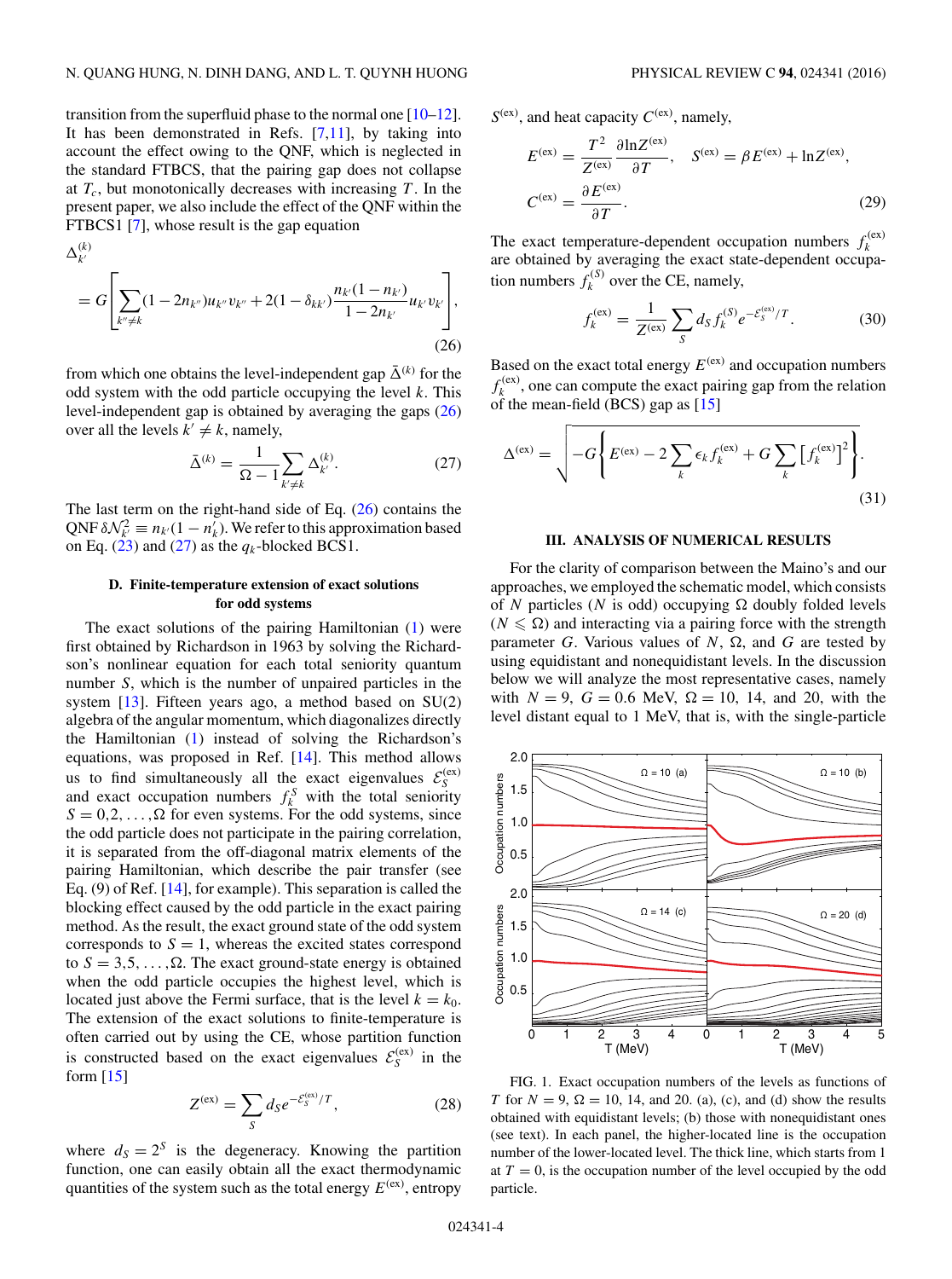<span id="page-4-0"></span>

FIG. 2. Chemical potentials as functions of T for  $N = 9$ . The solid, dotted, and dashed lines are results obtained within the equidistant model with  $\Omega = 10$ , 14, and 20, respectively. The dot-dashed line stands for the prediction obtained within the nonequidistant model with  $\Omega = 10$ . The thin lines correspond to the predictions by the blocked BCS, whereas the thick lines are those obtained within the  $q_k$ -blocked BCS.

energies (in MeV)  $\epsilon_k = k$  ( $k = 1, 2, ..., \Omega$ ). An example is also shown for the nonequidistant case with  $\Omega = 10$  by using the following values of  $\epsilon_k$ :  $\epsilon_1 = 1$ ,  $\epsilon_2 = 2$ ,  $\epsilon_3 = 2.5$ ,  $\epsilon_4 = 4$ ,  $\epsilon_5 = 5.5, \epsilon_6 = 6.2, \epsilon_7 = 6.8, \epsilon_8 = 7, \epsilon_9 = 7.2, \epsilon_{10} = 7.5.$ 

Shown in Fig. [1](#page-3-0) are the exact occupation numbers of the levels as functions of temperature T for  $\Omega = 10$ , 14, and 20. It is seen from this figure that, at  $T = 0$ , pairing decreases (increases) the occupation numbers of the levels below (above) the Fermi surface from 2 (0), which is their values in the absence of pairing. With increasing  $T$ , the occupation numbers of the levels below (above) the Fermi surface smoothly decrease (increase). The results shown in this figure reveal two important features. First, despite the odd particle is allowed to occupy any level in diagonalizing the pairing Hamiltonian, in average, it always occupies the fifth level, which is the highest occupied level ( $k_0 = 5$  for  $N = 9$ ) in the ground state ( $T = 0$ ), because this is the only level with the occupation number equal to 1 ( $f_{k_0} = 1$ ) at  $T = 0$ . This feature rules out the assumption that one has to average  $f_k$  over all the levels above the chemical potential as in the Maino's approach. In fact, the odd particle occupies only the level  $k_0$ . Second, the occupation number of the odd level  $f_{k_0}$  does not remain equal to 1, but decreases with increasing  $T$  in the equidistant model for all values of the level number  $\Omega$  under consideration [Figs. [1\(a\),](#page-3-0) [1\(c\),](#page-3-0) and [1\(d\)\]](#page-3-0). In the nonequidistant model,  $f_{k_0}$  decreases significantly as  $T$  increases from 0 to 1 MeV, then increases slightly as  $T$ increases further, but still remaining smaller than 1 up to  $T =$ 5 MeV. This feature is a clear evidence that the assumption  $q_{k_0} = 1$  as in the blocked-BCS Eq. [\(14\)](#page-2-0) might not be correct.



FIG. 3. Pairing gap  $\Delta$  [(a1)–(a3)], excitation energy  $E^*$  [(b1)–(b3)], entropy S [(c1)–(c3)], and heat capacity C [(d1)–(d3)] as functions of T for the equidistant model with  $N = 9$ ,  $\Omega = 10$ , 14, and 20. The dotted, dashed, dot-dashed, and solid lines stand for the predictions obtained by using the blocked BCS, average-blocked BCS, Maino's approach, and exact solutions, respectively.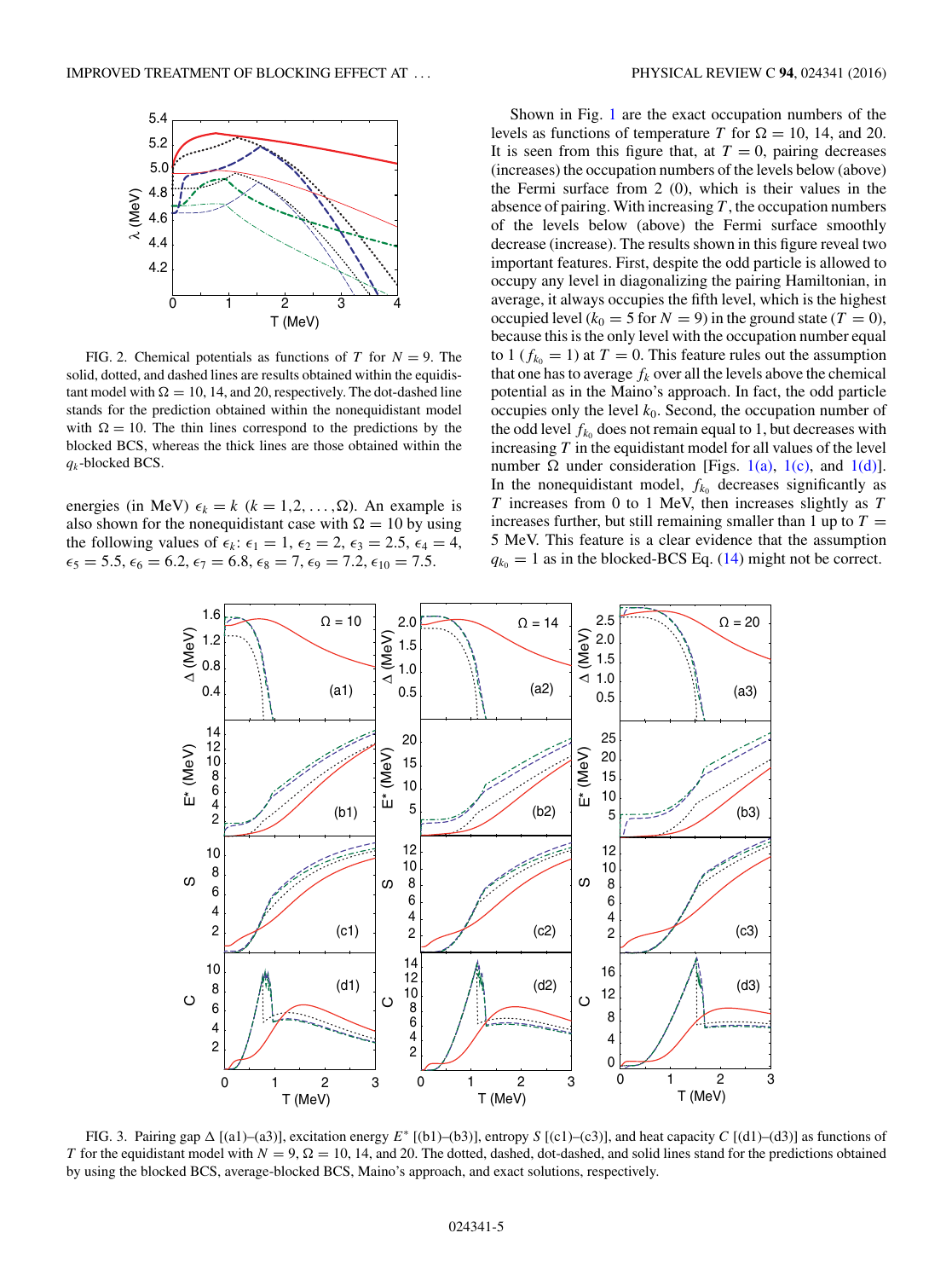The chemical potentials obtained within the  $q_k$ -blocked BCS (with  $k = k_0$ ), and blocked BCS, that is with  $q_{k_0} = 1$ , are shown in Fig. [2](#page-4-0) as functions of T for  $\Omega = 10$ , 14, and 20. The chemical potentials increase with T up to  $T = T_c$ , where, because of the collapse of the pairing gap, their temperature dependence abruptly changes to decreasing as  $T$  increases further. The figure is a clear demonstration of the large difference between the two approximations. Indeed, while  $q_k$ within the  $q_k$ -blocked BCS varies with T as in Eq. [\(24\)](#page-2-0), it remains always 1 independently of T within the blocked BCS. As the result the chemical potentials  $\lambda$  obtained as the solutions of Eqs. [\(14\)](#page-2-0) and [\(23\)](#page-2-0) coincide only at  $T = 0$ , where  $q_{k_0} = 1$  in both approximations. Consequently, the chemical potential can become even larger than the energy  $\epsilon_{k_0}$  (5 MeV) of the blocked level  $k_0$  within the  $q_k$ -blocked BCS (thick lines), whereas it remains always below the blocked level within the blocked BCS (thin lines).

The pairing gap, excitation energy, entropy, and heat capacity, which are predicted by the  $q_k$ -blocked BCS, averageblocked BCS, Maino's approach, and exact solutions are shown in Fig.  $3$  as functions of T for the equidistant model with  $\Omega = 10$ , 14, and 20. The figure shows that the pairing gap and the heat capacity obtained within the average-blocked BCS reproduce remarkably well the predictions by the Maino's approach. The excitation energy and entropy predicted by the average-blocked BCS are slightly lower than those obtained within the Maino's approach, and therefore, closer to the blocked-BCS results. The latter are closest to the results obtained by using exact solutions.

The same thermodynamic quantities obtained within the  $q_k$ -blocked BCS are compared with the predictions by the  $q_k$ -blocked BCS1 and the exact solutions for  $\Omega = 10$  and 20 in Fig. 4. The sharp superfluid-normal phase transition in the  $q_k$ blocked BCS (dotted lines) is smoothed out in the  $q_k$ -blocked BCS1 by taking the QNF into account. As compared to the blocked BCS, where  $q_k = 1$ , the pairing gap obtained within the  $q_k$ -blocked BCS slightly increases with T at  $T < 0.5$  MeV because of the blocking effect becomes weaker, whereas  $T$  is not sufficiently high to break the first pair. The similar trend is seen in the exact pairing gap, where it keeps increasing up to  $T \sim 0.7$ –0.8 MeV. This increase in the pairing gap leads to a slight decrease in the excitation energy at low T for  $\Omega = 20$ . Consequently, the heat capacity turns negative at a very low  $T \simeq 0.15$  MeV [Fig. 4(d2)]. This negative heat capacity is due to the equidistant levels under consideration. A test by using the modified spectrum with  $\epsilon_5 = 4.3$ ,  $\epsilon_6 = 5.8$ , and  $\epsilon_7 = 7.5$  MeV shows no negative value of the heat capacity.

Because the exact single-particle occupations numbers  $f_{k\neq k_0}^{(\text{ex})}$  are neither 0 nor 1 (Fig. [1\)](#page-3-0), the exact entropies are finite whereas the quasiparticle entropies are zero at  $T =$ 0. Since the  $q_k$ -blocked BCS1 is just a correction of the  $q_k$ -blocked BCS by including the effect of QNF, neglected within the standard BCS, it cannot improve much the BCS except for the smoothing out of the superfluid-normal phase transition. Moreover, particle number projection has yet to be done. Therefore there is still a large discrepancy between the predictions by the  $q_k$ -blocked BCS1 and those obtained from the exact solutions. But at least, on the qualitative level, it shows the right trend towards the exact results.



FIG. 4. Same thermodynamic quantities as in Fig. [3](#page-4-0) for the equidistant model with  $N = 9$ ,  $\Omega = 10$  and 20. The dotted, dashed, and solid lines denote the predictions obtained by using the  $q_k$ -blocked BCS,  $q_k$ -blocked BCS1, and exact solutions, respectively.

#### **IV. CONCLUSIONS**

In the present work we propose an improved treatment of the blocking effect in the systems with odd numbers of fermions interacting via the constant pairing force. By using the exact solutions of the pairing Hamiltonian, we show that the conventional assumption of the unity occupation number for the blocked level occupied by the odd particle is not valid at  $T \neq 0$ . Instead, we introduce the temperature-dependent occupation number  $q_k$  for the blocked level, which is directly derived from the standard equation for the particle number within the standard FTBCS. We also construct the average  $q_k$ -blocked BCS, which reproduces quite well the predictions by the Maino's approach. However, again by using the exact solutions of the pairing Hamiltonian, we demonstrate that the average procedure over all the levels above the Fermi surface as proposed in the Maino's approach does not correspond to the real situation observed in the exact solutions, where the odd particle actually always remains on the top level  $k = k_0$ , which is located above the Fermi surface at  $T = 0$ .

Based on the analysis of the results obtained in the present paper, we believe that, in the study of the odd systems with pairing, such as atomic nuclei, at finite temperature, if the BCS approach with blocking is ever applied, the  $q_k$ -blocked BCS with  $k = k_0$  proposed here should be used instead of the blocked BCS, whereas neither the Maino's approach nor the average  $q_k$ -blocked BCS is necessary.